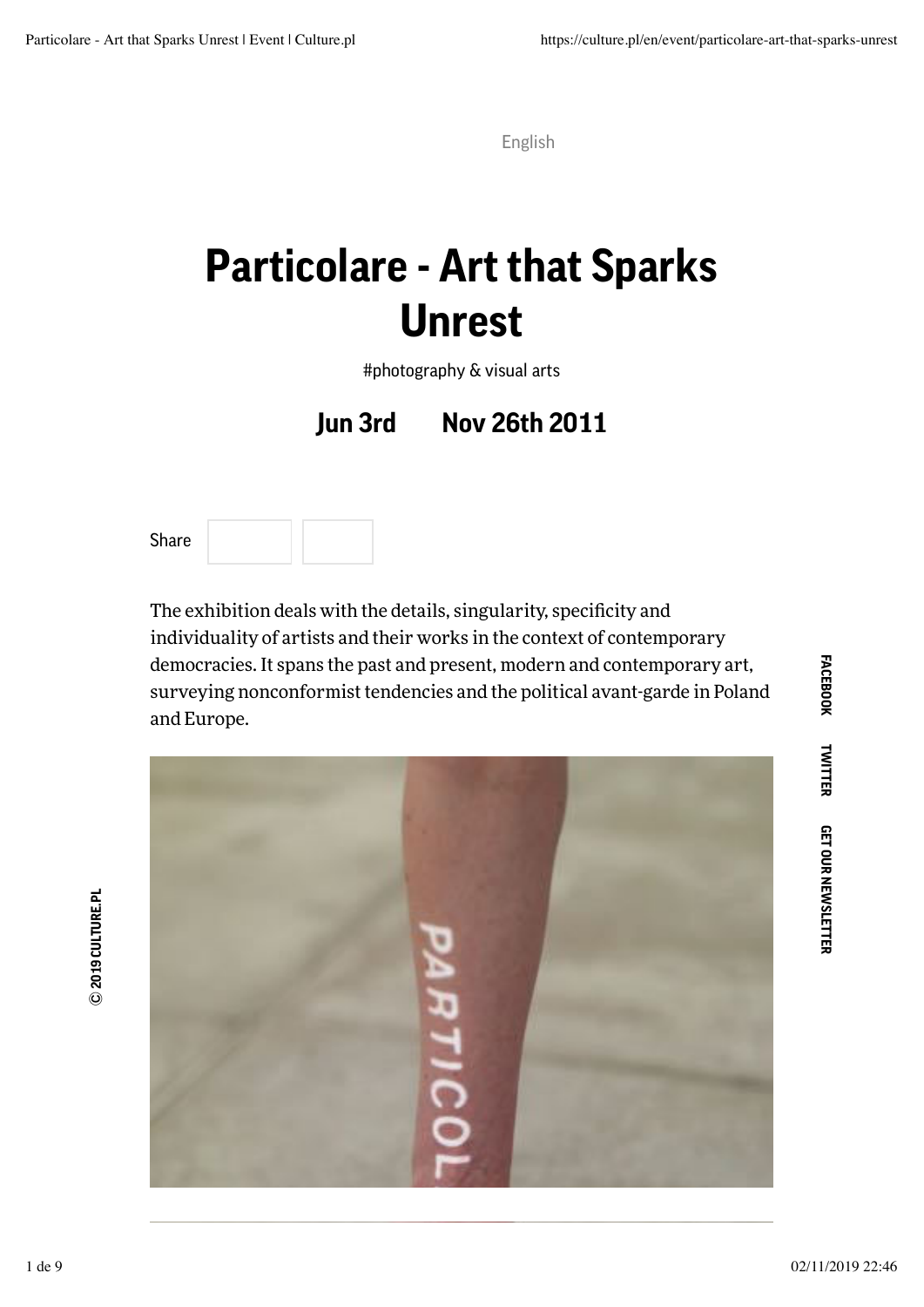

Giovanni Anselmo, "Particolare", Marc Domage, 1972 courtesy of Galerie Marian Goodman, Paris

**The exhibition deals with the details, singularity, specificity and individuality of artists and their works in the context of contemporary democracies. It spans the past and present, modern and contemporary art, surveying nonconformist tendencies and the political avant-garde in Poland and Europe**

The exhibition deals with the complex relations between contemporary art and politics, and poses the difficult question of the place of radical art in contemporary democracies. It consists of two main parts: the first historical, and the second covering the here and now. Shown alongside them, the film and photographic works of Stefan Themerson, a member of the 20th-century Polish nonconformist movement and political avant-garde, provides an overarching leitmotif for the whole exhibition.

The first element of the show's title, Particolare, is derived from the work of the Italian artist Giovanni Anselmo. Particolare - 'detail', 'singularity', or, as an adjective, 'specific' - signifies what is individual, separate and exceptional. According to the hero in one of Stefan Themerson's stories, "In a society governed by a minority, Democracy (means) the defence of the rights of the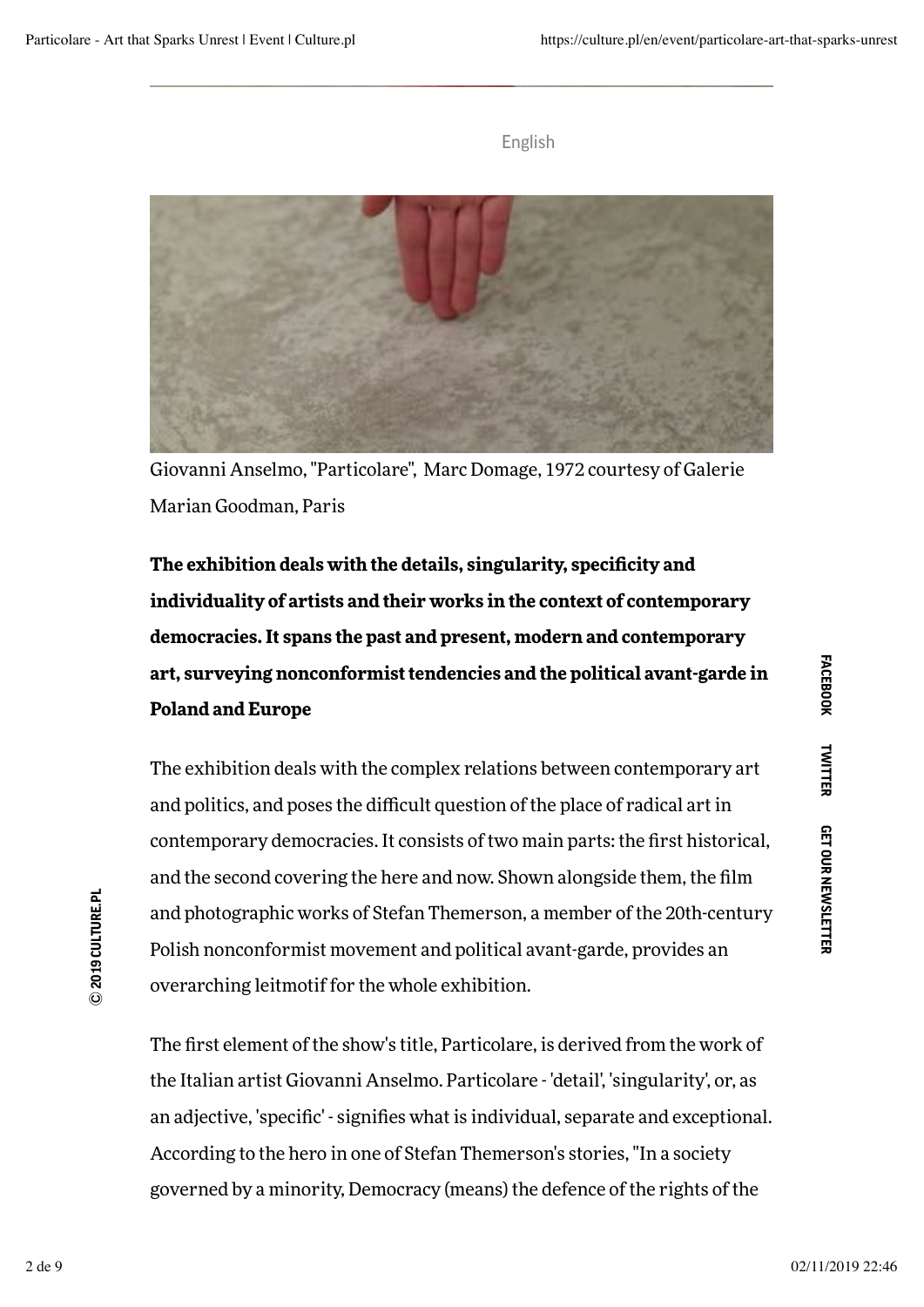oppositional movement and was a cofounder of the arte povera style. Another Italian artist represented in the exhibition, Gilberto Zorio, comes from the same artistic background. They constitute the political and artistic context for all the works presented at the exhibition.

Particolare presents works by artists who, within democratic systems, position themselves critically at the centre of social conflicts and provoke proliferating doubts and question false answers, who intervene in the social space. It is 'art that sparks unrest'. The processes of democratisation in today's societies constantly come up against political struggle and ideological divisions among the powers that be, as well as dangerous manipulations by those in authority who exploit populist, xenophobic and nationalist sentiments. The fundamental mode of operation of radical art in the democracy of contestation is critique, and its method is 'civil disobedience'.

Two watershed dates define the history of contemporary democracy in the exhibition: 1968 and 1989. The year 1968 and the revolts that took place in various parts of the world at that time collectively created a great wave of protest movements directed against an increasingly autonomised authority and alienating culture. In 1989 the world was swept by a wave of revolution and liberation. Notably, in Central and Eastern Europe countries stood up against the mono-party system and Communist governments, building new, grassroots democracies: Poland saw the rise of Solidarity (1980) and in Germany the Berlin Wall came down (1989). The ensuing period of economic and political transformation was difficult in social terms, and remains so today.

The exhibition opens with an installation by Mirosław Bałka, a metaphor of

Ⓒ **2019 CULTURE.PL**

C 2019 CULTURE.PL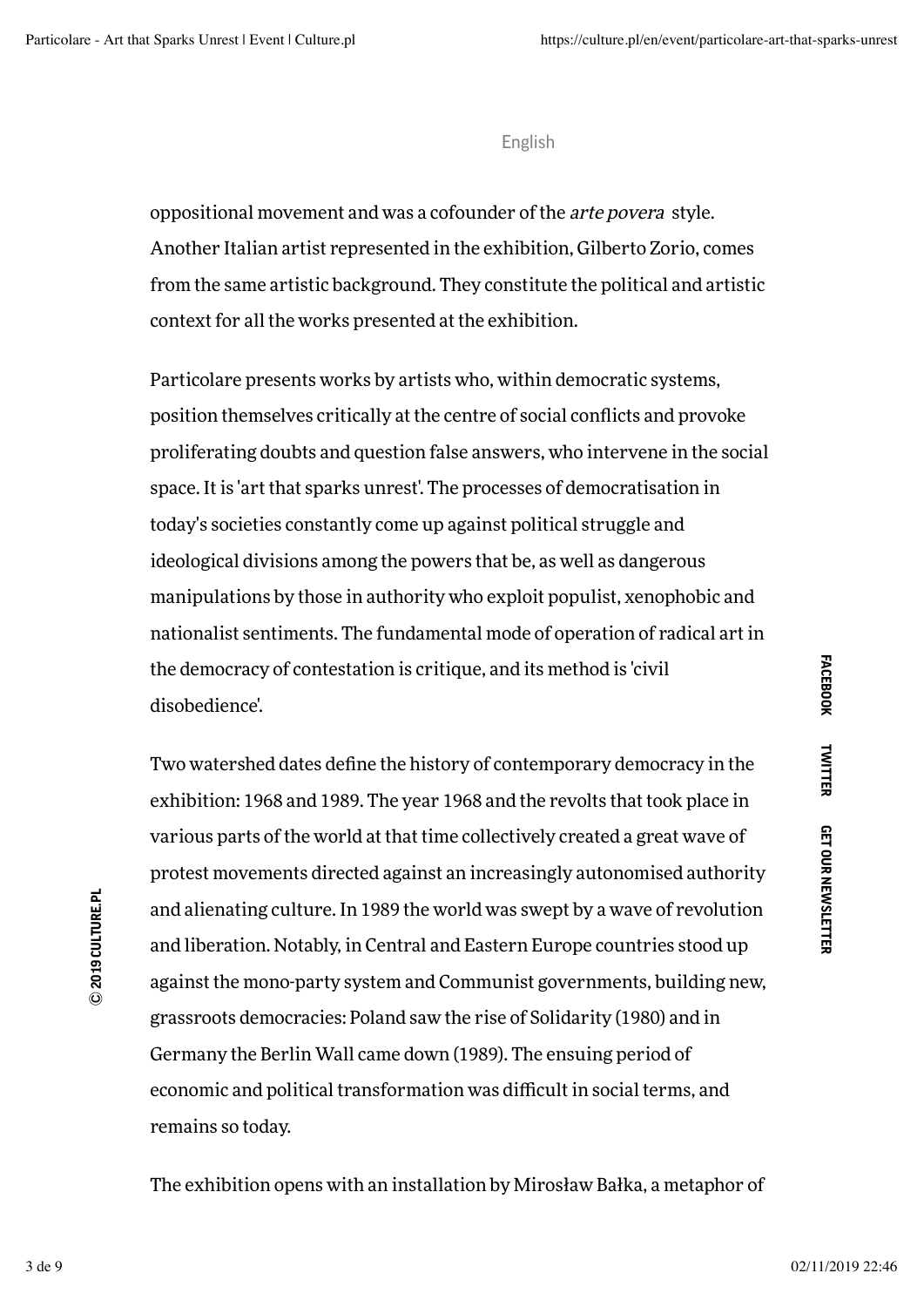It is a first warning and a crucial message, providing an introduction to the whole exhibition. The scene is set by documentary photographs from a 1968 protest in Venice, as well as posters of Lotta Continua and reprints of pages from Venetian daily, Il Gazzettino, from the same time. Further on there are also journals, books and an episode from the radio series "Tre colori", based on remixed archival materials of Rai 3 – documents relating to the events of March 1968 in Rome and Venice. On the other side of the room ia a video collage projection of clips from the 1977 film, "Una giornata particolare" ("A Special Day"), directed by Ettore Scola, relating to the history of Fascism, a theme that had a particular resonance for Italy in the 1970s, a period of recurring terrorist outrages. Still further there are exhibits relating to the history of Polish "Solidarity": the logo of the movement designed by Jerzy Janiszewski (represented at the exhibition by the first poster to carry the logo, signed by Lech Wałęsa), and a homage - a documentation of a performance by Ewa Partum (1982). Related to the above is a film narrative by Anna Molska, "The Weavers" ("Tkacze", 2009), as well as two works by Andrzej Wróblewski from the cycle "Chaired Woman" ("Ukrzesłowiona", 1957) that serves as a poignant reminder of alienated society under Communist rule.

In democratic society, the presence of the Other is the basis of human rights, which guarantee a sense of people's dignity and worth. Manifestations of intolerance and oppression regarding choices of lifestyle and sexual identity, no matter where they arise and whatever their motivation, are always a grievous threat to democratic freedom. This is the theme of works to be found in the next rooms. They include a film by Józef Robakowski that takes the form of a gay love ballad; then "Majka from the Movie", a TV soapstyle story by Zuzanna Janin about a girl rebel who, in the quest to define

4 de 9 02/11/2019 22:46

Ⓒ **2019 CULTURE.PL**

C 2019 CULTURE.PL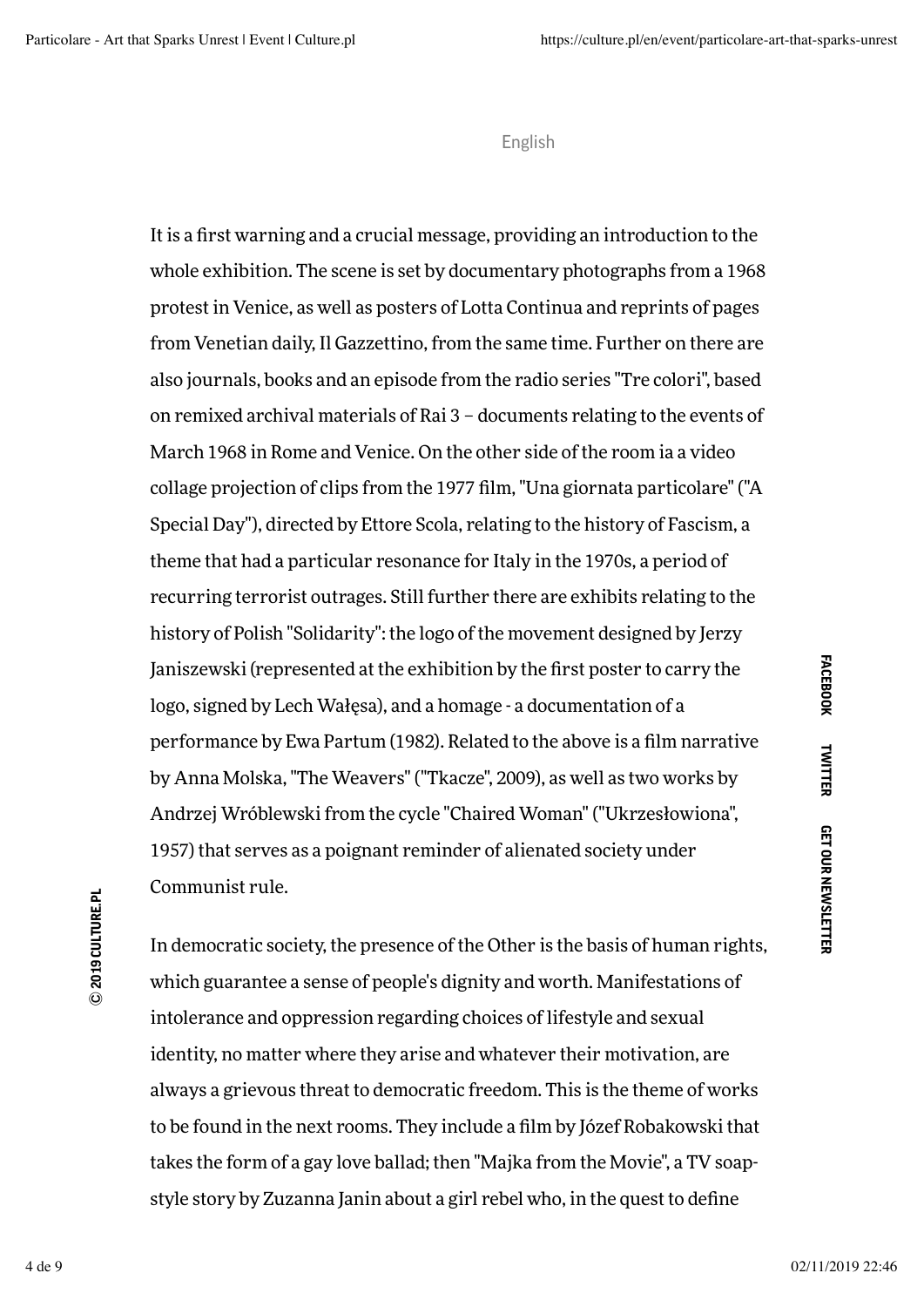for jobless men whom the artist asked to make paper tulips on which their desires and dreams about work, their families and a better life were printed. Here we also find "The powwow democratic sculpture table for 12" by Gioia Meller Marcovicz, and, on a wall, the ironic inscription by Mladen Stilinović "An artist who cannot speak English is no artist".

The next room is devoted, among other works, to a presentation of 20 films by Artur Żmijewski, from the series "Democracies". The artist documents public protests, demonstrations and gatherings in support of rights and demands, community festivals, religious ceremonies, political parades, sporting events, mass theatrical stagings and celebrations of anniversaries. Żmijewski's short films are displayed next to a selection of Jonasz Stern's graphic works, testimonies of war, of the tragedy of the ghetto and the era of extermination. On the opposite wall we can see three large paper assemblages by Marek Szczęsny, selected from a series of portraits titled "Immigrants". From assemblage forms emerge tense faces marked by expressions of alienation, lost identity, screaming resignation. In the middle of the room, is a work by Gilberto Zorio, "Star of Javelins" ("Stella di giavellotti", 1974). The symbolism of the star touches upon the sources of revolutions, it signifies action and transmutation – it is a lens focusing the most heated disputes. And then, at the end of the room is "The Alien Mouthpiece" ("Porte-parole", 1994) by Krzysztof Wodiczko from his series "Instruments", a device in which an image and voice from a screen, which covers the mouth like a mask, speak of alienation and, beneath the hubbub of false voices, seek words of truth and identity, words unique and particular.

The next room presents the work of three women whose art can be associated with the idea of political anthropology. The works displayd here

5 de 9 02/11/2019 22:46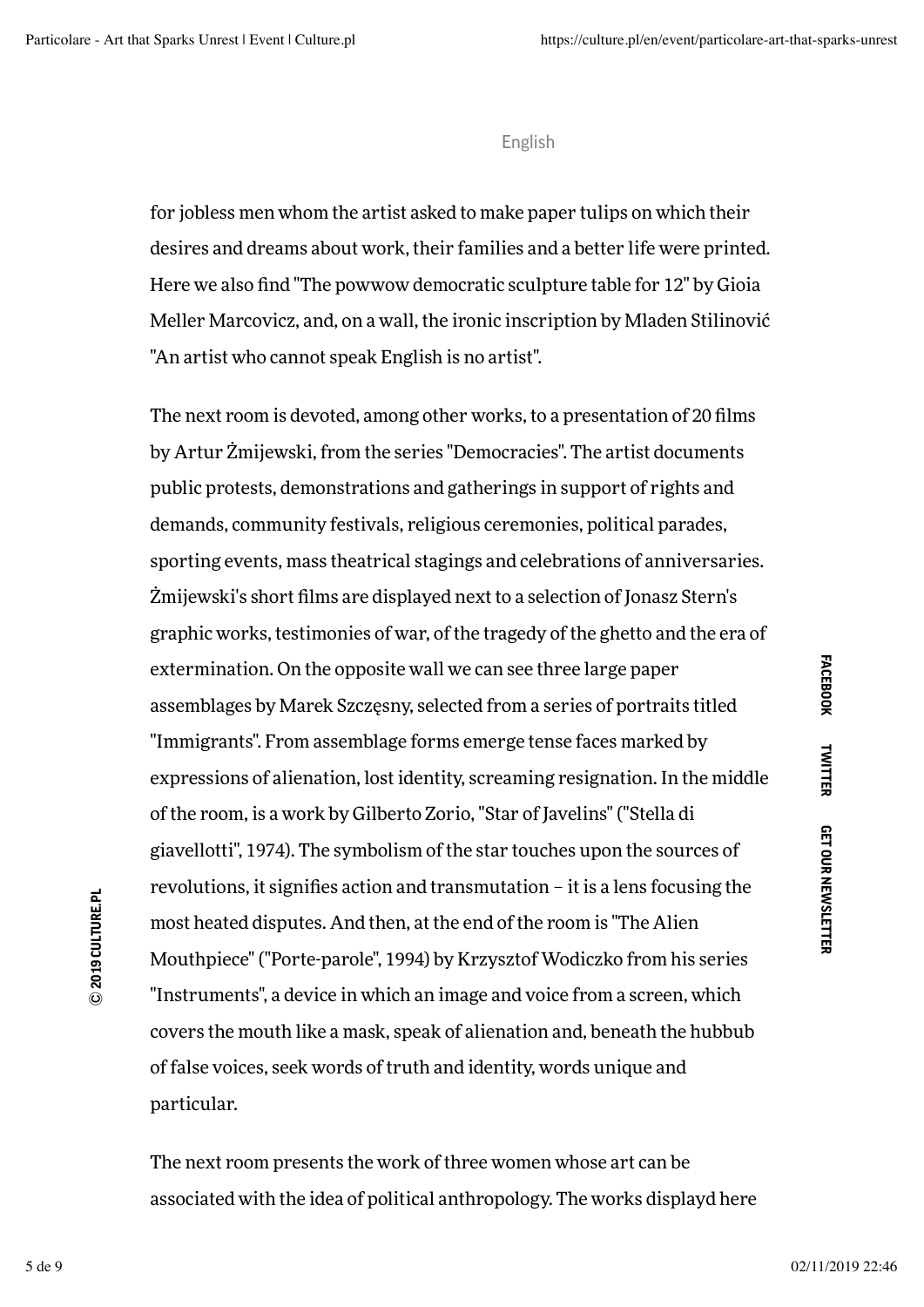installation, "I Am Become Death", 2009). All three artists deal with the dependencies and relations of power in the field of cultures and civilizations in the broadest meaning of these terms. Their themes are the conflicts that arise at the intersection of national and ethnic cultures and issues of sexuality and gender, religious wars and fanaticism, the place of minorities and of exclusions, the meaning of memory and crises, and the rites and ceremonies of the contemporary world.

The exhibition comes to a close with an installation by Angelika Markul ("Confessione", 2011). It is a kind of minimal form recalling modernist elementary structures. Here, however, it assumes the shape of a real walkthrough body scanner of the kind used to screen people at airports or at the entrance to museums or large concert halls, except for one telling feature - it leads nowhere.

In different places around the exhibition space we come upon Particolare by Giovanni Anselmo, the work from which the exhibition takes its title. It is a continuous project started by the artist in 1972 and still evolving. The latest rendition of the work, installed in Palazzo Donà, was specially commissioned by the Signum Foundation. It is titled **"Particolare. Mentre la luce focalizza............"** (1972-2011) and consists of three projectors and three slides. This most recent version has been located by the author in the courtyard and in the Gothic Room. the idea of the ongoing project as a whole is to make us aware that reality can be seen as the sum of its individual components, as a multiplicity of details, gaps and exceptions, but will never be grasped in all its infiniteness. The world, man, things and life, as Anselmo adds elsewhere, are all forces in action. The important thing is that they should not petrify into an immobile form fixed once and for all.

C 2019 CULTURE.PL Ⓒ **2019 CULTURE.PL**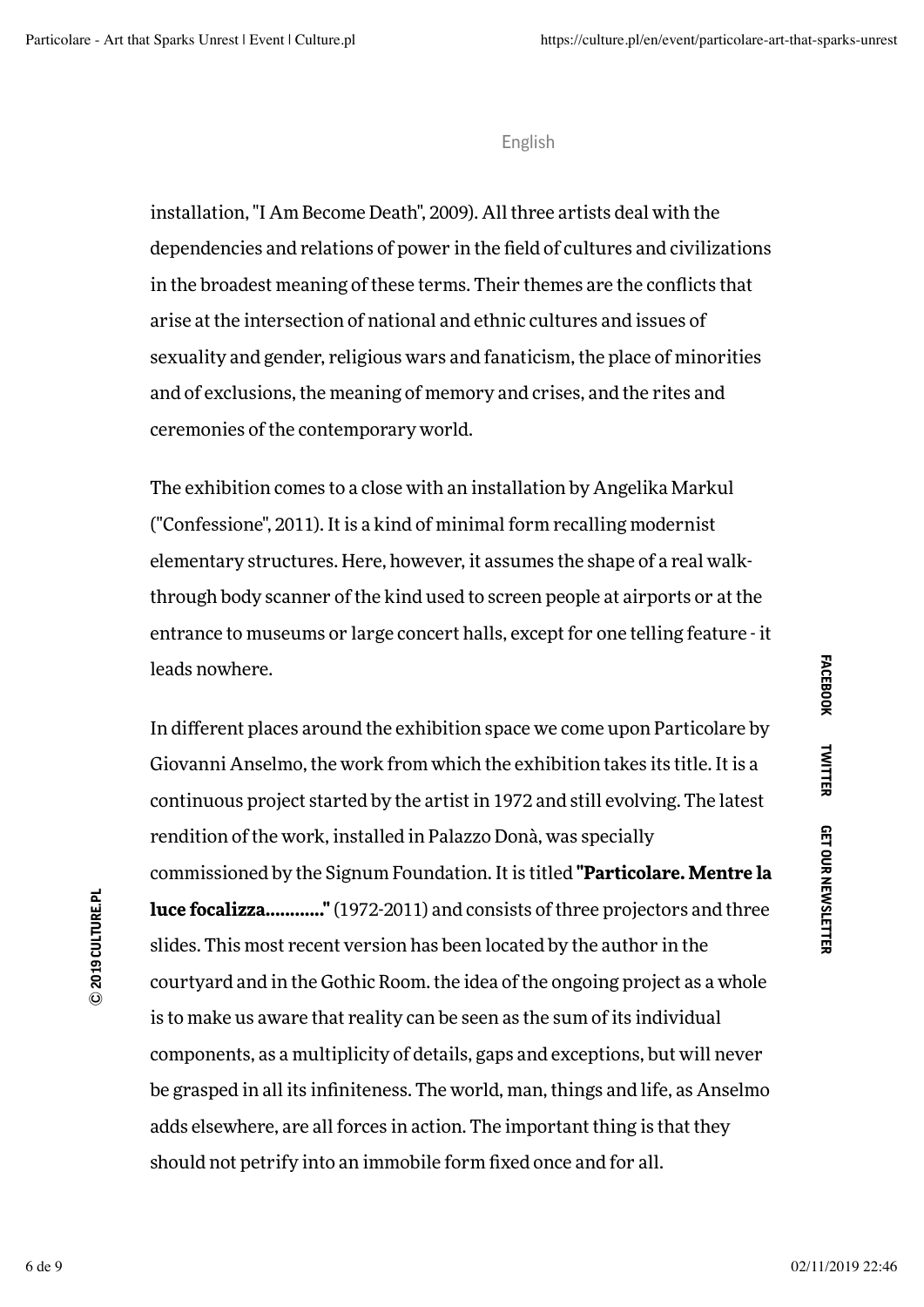testimony reaches even what is most deeply hidden, its criticism does not fear any truth, its disobedience knows no law. If democracy is a means of improving collective life (rather than a political utopia), and politics ensures a socially desired order (rather than political power), then radical art sparks that unrest without which democracy as a form of critical participation in the collective project would be unthinkable.

The exhibition is a second presentation of works from the collection of the Signum Foundation and by artists closely connected to the Signum Foundation - the first one, "Awake and Dream", organised in 2009, marked the inauguration of the foundation's presence in Venice. **Particolare** shows another, but equally important facet of the collection and its meaning. While the notion of desire determined the choice of works for the previous exhibition, the crucial problem of the present one is the participation of the artist in the community, the place of the art object in democracy. The shift in emphasis is also an apposition, a venture to voice different aspects of the same stance. In the social space, the ethics of desire means equality, justice and freedom, or the desire for democracy, for responsible participation in public life. Both concepts run in paralel with the two main fields of social activity of the Signum Foundation, which through the emotions (the desires and needs of the concrete and particular individual) and through argument (human rights and a critique of threats) is open to the Other and to the Collectivity.

The exhibition is accompanied by a catalogue in English and Italian (with a text insert in Polish), published in collaboration with Marsilio Editori. Texts by: Giorgio Agamben, Federica Barozzi, Germano Celant, Cesare De Michelis, Grzegorz Musiał, Elisa Prete, Kacper Przyborowski, Andrzej Turowski, Andrzej Wirth.